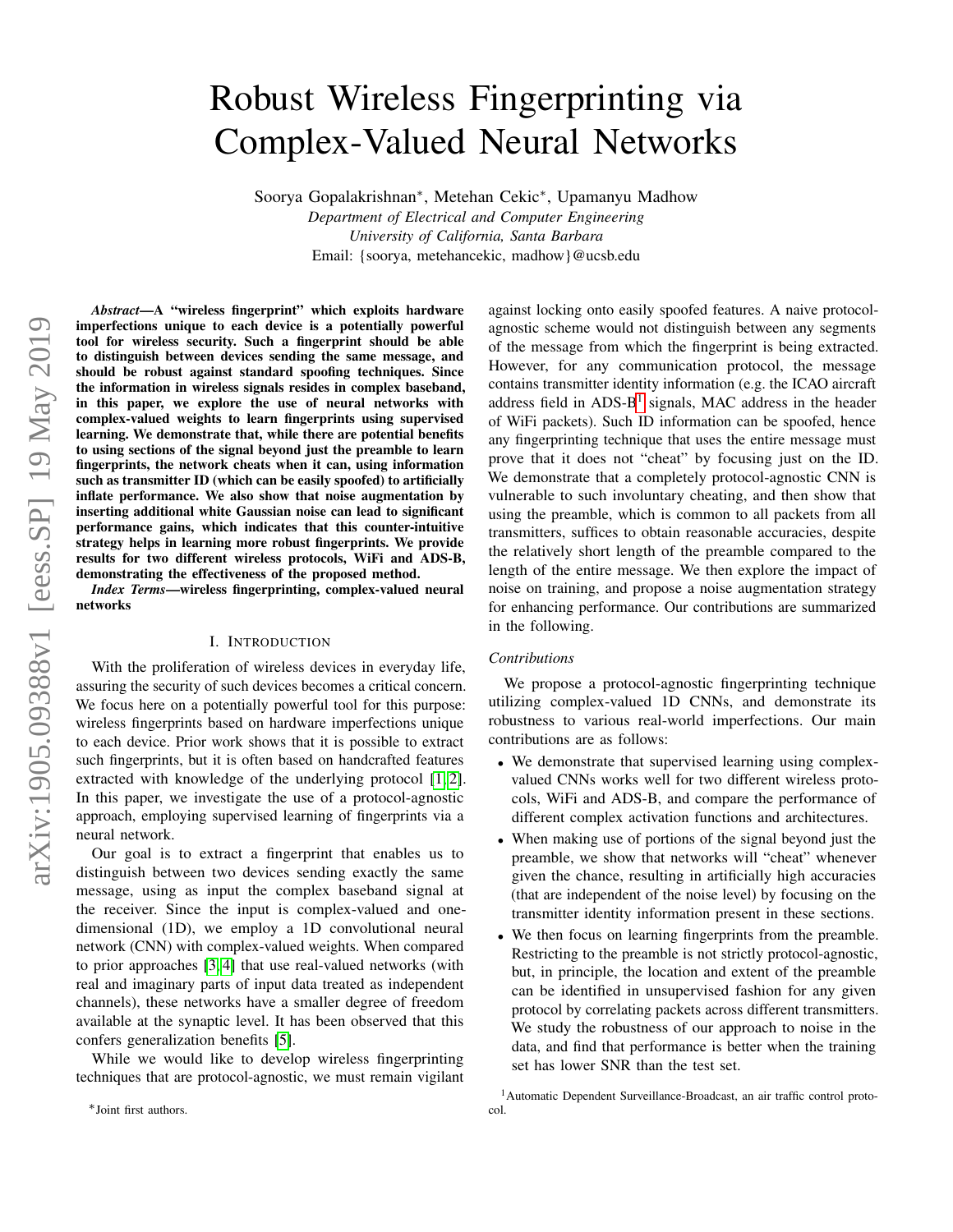<span id="page-1-0"></span>

Fig. 1: Complex-valued 1D CNN architecture for ADS-B signals.

• We show that noise augmentation, or insertion of additional white Gaussian noise (AWGN), can significantly improve performance, presumably because it aids in learning more robust fingerprints. In particular, it is important to add noise to test data as well as the training data (with more noise added to training data) to yield benefits.

## II. RELATED WORK

Wireless device fingerprinting can be accomplished using either the transient (microsecond-length) signals transmitted during the on/off operation of wireless devices, or via the steady-state packet information present in between the start and end transients. We focus here on work that employs the steady-state method since it is of more practical utility [\[6\]](#page-5-5). Work in this area can be broadly divided into two categories: traditional approaches that use handcrafted features as device characteristics, and techniques that employ machine learning to obtain fingerprints.

#### *A. Traditional approaches*

Remote physical device fingerprinting using small, microscopic deviations in device hardware called clock skews was introduced in [\[7\]](#page-5-6). The clock skew of a single device was observed to be fairly consistent over time, but clock skews varied significantly across devices, enabling fingerprinting. For wired devices in wide area networks, [\[7\]](#page-5-6) estimated clock skews using TCP/IP packet headers. This technique was extended by [\[8\]](#page-5-7) to wireless local area networks where more accurate measurements are possible from the Time Synchronization Function timestamps in IEEE 802.11 frames. However, these two detection methods were defeated by [\[9\]](#page-5-8) which devised attacks to spoof the clock skew of a fake device to mimic that of a real one. Using more parameters such as jitter and fitting errors to measure the authenticity of the skew can mitigate these spoofing attempts. More recently, [\[2\]](#page-5-1) proposed using the carrier frequency offset (CFO) as a long-term device fingerprint, with the offset estimated using channel state information (CSI) measurements. While application layer spoofing of CFO is difficult [\[2\]](#page-5-1), using the CFO as a mechanism for physical security has two key drawbacks: first, it does not provide a stable signature, since the oscillator frequency drifts over time;

second, an adversary manipulating baseband signals can easily alter the CFO.

## *B. Machine learning based approaches*

The first use of discriminatory classifiers for fingerprinting was in [\[6\]](#page-5-5), which used a  $k$ -nearest neighbor ( $k$ -NN) classifier after preprocessing WiFi data to extract the log-spectralenergy of the preamble. A different preprocessing step was proposed in [\[1\]](#page-5-0), involving demodulation error metrics such as frequency offset and I/Q offset, followed by a support vector machine (SVM). For the ADS-B protocol, [\[10\]](#page-5-9) performed k-means clustering on features based on inter-arrival times of aircraft position, velocity and identification messages. A similar inter-arrival approach was shown in [\[11\]](#page-5-10) to be effective for WiFi fingerprinting, with a real-valued neural network (NN) operating on the extracted features. In [\[12\]](#page-5-11), the carrier phase offset of ADS-B signals was used as input to an NN to learn fingerprints. For IEEE 802.15.4 ZigBee devices, [\[13\]](#page-5-12) proposed the use of a real-valued CNN operating on an error signal obtained by subtracting out the ideal estimated signal from received data. These techniques work well, but they rely on protocol-specific signal modeling and preprocessing prior to learning, in contrast to our approach.

A purely learning based approach was studied in [\[3,](#page-5-2) [14\]](#page-5-13), albeit for modulation recognition and not device fingerprinting. Each packet was sliced into multiple training examples using sliding windows, with the real and imaginary parts of complex data treated as independent channels. These were then input to a real-valued CNN capable of recognizing different analog and digital modulation types. The use of a real-valued CNN for WiFi device fingerprinting was studied in [\[4\]](#page-5-3), with sliding window preprocessing similar to prior work. As discussed in Section [I,](#page-0-1) our proposed method of learning complex-valued representations has potential generalization benefits over realvalued approaches [\[5\]](#page-5-4).

# III. COMPLEX VALUED CNN ARCHITECTURE

# *A. Overview*

We use neural networks with complex-valued weights and biases to learn features from complex-valued wireless signals. Such complex-valued embeddings have found use in speech,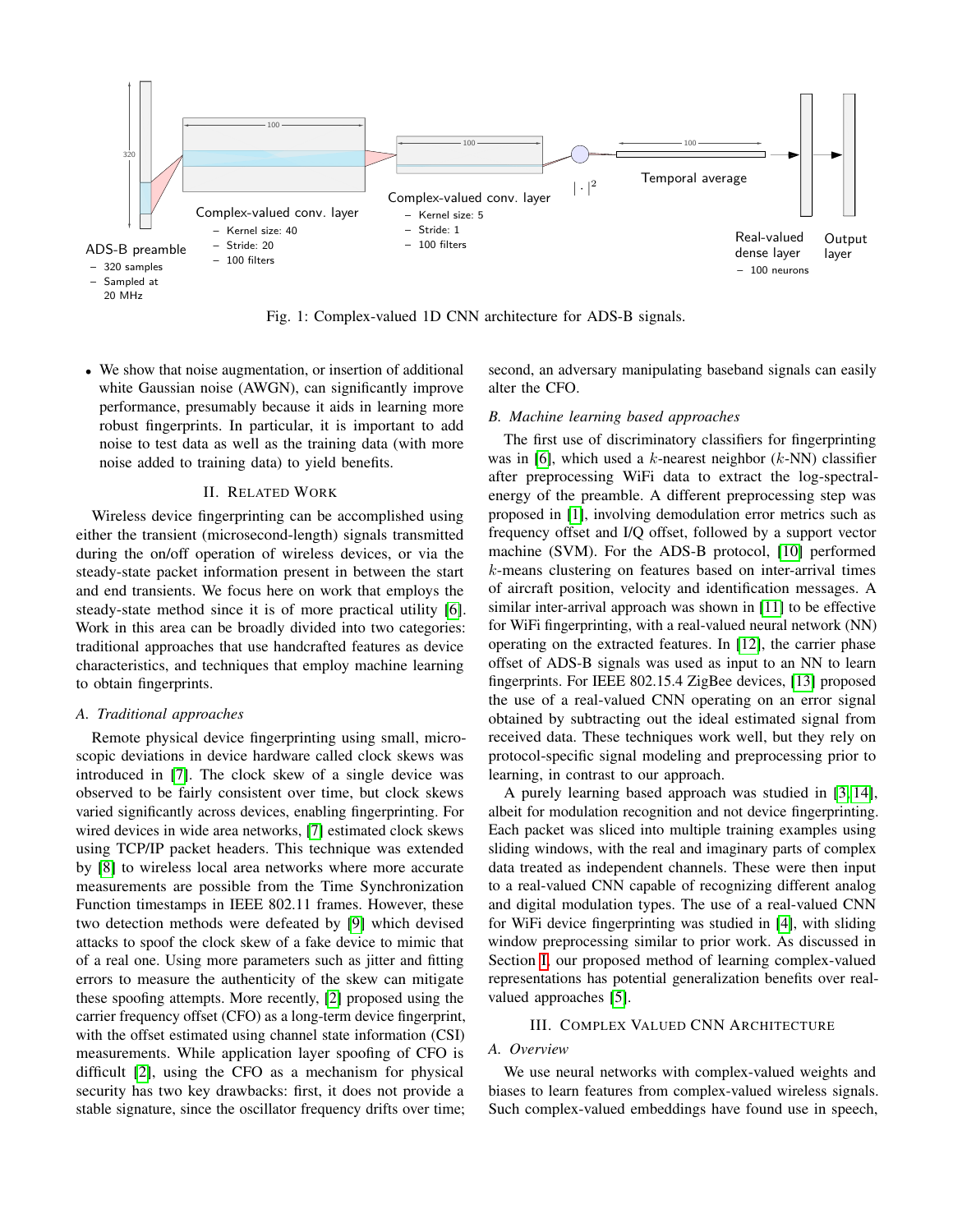<span id="page-2-0"></span>

Fig. 2: ModReLU and CReLU activation functions in the complex plane. ModReLU preserves the phase of all inputs outside a disc of radius b, while CReLU distorts all phases outside  $[0, \pi/2]$  (the first quadrant). Figure adapted from [\[15\]](#page-5-14).

music and vision tasks [\[15,](#page-5-14) [16\]](#page-5-15). Here we employ the framework of [\[15\]](#page-5-14) which performs complex backpropagation by using partial derivatives of the cost with respect to the real and imaginary parts of each parameter. We make use of 1D complex convolutional layers with the following choices of activation functions (depicted in Fig. [2\)](#page-2-0):

• *ModReLU* - This function preserves input phase and affects only the absolute value. Here  $b$  is a learned bias.

$$
ModReLU(z) = max(|z| - b, 0) e^{j/2}.
$$

• *CReLU* - Unlike ModReLU this function does not preserve phase, with separate ReLUs applied on the real and imaginary parts of the input. The phase of the output is therefore limited to  $[0, \pi/2]$ .

$$
CReLU(z) = max(Re(z), 0) + j max(Im(z), 0).
$$

The loss in phase information can be potentially compensated by using filters with a larger number of channels that are capable of providing phase derotation.

Fig. [1](#page-1-0) depicts a sample complex convolutional architecture for ADS-B signals. We use a series of complex 1D convolutions followed by an  $|\cdot|^2$  layer to convert complex representations to real ones, and then a series of real-valued layers after a temporal averaging layer to obtain the fingerprint.

# <span id="page-2-3"></span>*B. Performance*

We provide results for an external database for two different wireless protocols: WiFi 802.11a (5.8 GHz) and 802.11g (2.4 GHz) commercial off-the-shelf emitters with a signal bandwidth of 20 MHz, and ADS-B (1.09 GHz) narrowband air traffic control signals. We start by using only the preamble for fingerprinting, with signals normalized to unit power. When sampled at 20 MHz, the length of the preamble is 320 I/Q samples for both protocol types.

We report accuracies for the following networks:

• *ADS-B*:  $100 C 40 \times 20 - 100 C 5 \times 1 - | \cdot |^2 - \text{Avg} - 100 D$ .

• *WiFi*:  $100 C 20 \times 10 - 100 C 10 \times 1 - | \cdot |^2 - \text{Avg} - 100 D$ .

The notation should be read as follows: <number of filters  $>C$  < convolution size  $\times$  < stride >, and < number of

<span id="page-2-2"></span>

Fig. 3: Evolution of training accuracy over epochs for ModReLU and CReLU architectures (ADS-B, 100 devices). ModReLU provides a small (5%) gain in train and test accuracies over CReLU, with similar convergence behavior.

neurons  $> D$ , where C represents a convolutional layer and D a fully connected layer, with complex-valued layers prior to the  $|\cdot|^2$  layer and real-valued layers afterward. 'Avg' denotes a temporal averaging layer. We train networks for 200 epochs with a batch size of 100, using the Adam optimizer with default hyperparameters and  $\ell_2$  regularization constant of  $10^{-3}$ .

We achieve 99.53% fingerprinting accuracy for 19 WiFi devices without channel distortion, using 200 samples per device for training and 100 for testing. For the ADS-B protocol, we obtain 81.66% accuracy with 100 devices (using 400 samples per device for training and testing), with the confusion matrix shown in Fig. [4.](#page-2-1) Fig. [3](#page-2-2) compares the convergence of ModReLU and CReLU architectures. Both activation functions have similar convergence time, with ModReLU resulting in slightly higher accuracy for both the training and test sets.

Fig. [5](#page-3-0) visualizes the first and second convolutional layer of the ADS-B architecture, showing the input signal that maximizes the activations of each filter. Since transmittercharacteristic nonlinear effects manifest themselves primarily in short-term transitions of amplitude and phase, the filters in the first layer can capture these effects by spanning a small multiple of the symbol interval (2 symbols). To compute these signals, we start from randomly generated noise and use 200 steps of gradient ascent to maximize the absolute value of

<span id="page-2-1"></span>

Fig. 4: Confusion matrix for ADS-B (100 devices).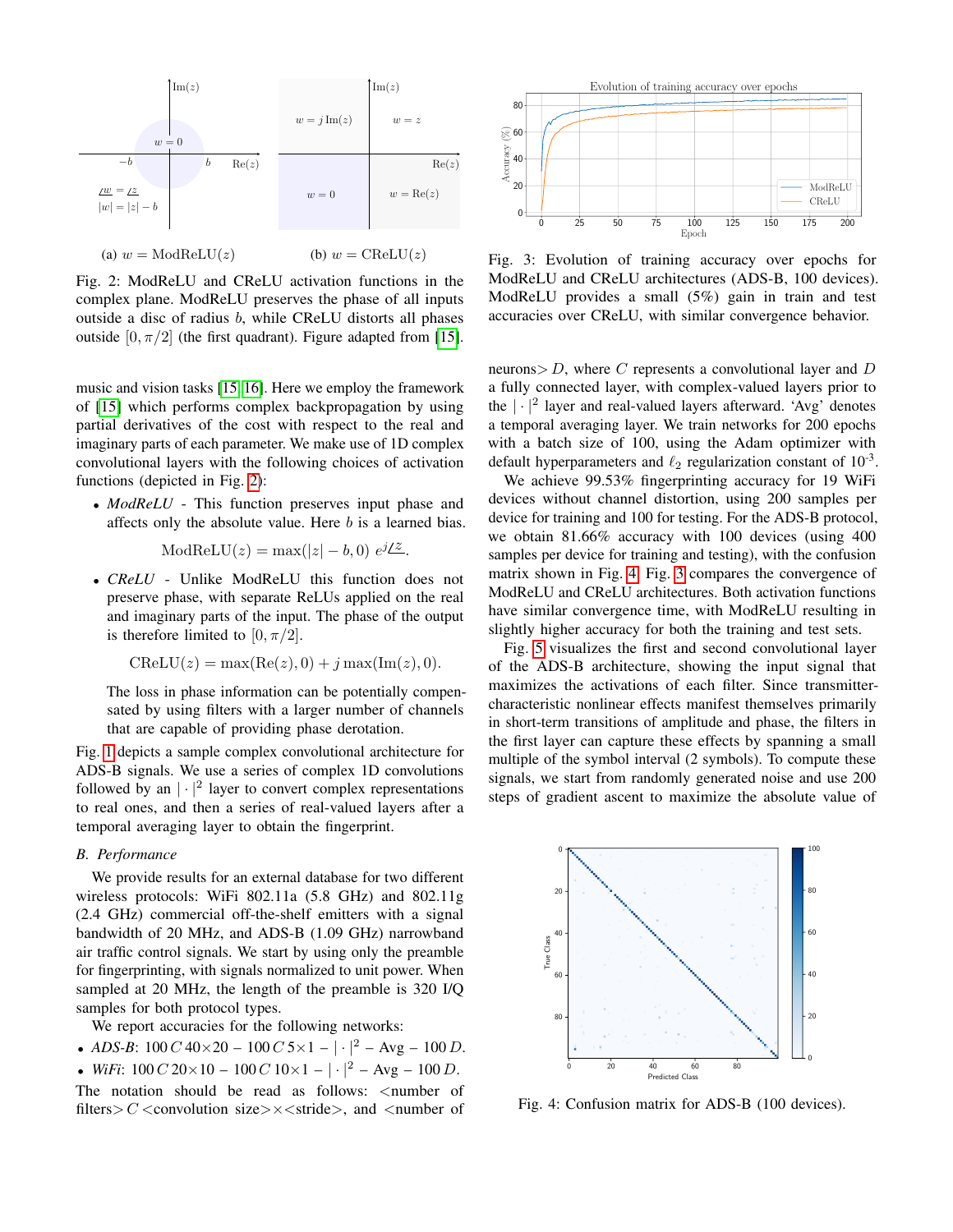<span id="page-3-0"></span>

Fig. 5: Visualizations of the first and second convolutional layer for ADS-B (ModReLU architecture). Each row shows the input signal that maximizes the activation of a particular filter, computed using gradient ascent starting from random noise. Convolutional filters in the first layer span 2 input symbols; filters in the second layer span 6 symbols.

each filter output, with the signal normalized to unit power at each step.

## IV. ROBUSTNESS TO ID

In this section, we investigate the potential benefits to using post-preamble portions of the signal and analyze the robustness of our network to the presence of device ID information in such portions. We would like the network to focus on nonlinear transmitter characteristics embedded in the packets rather than the device ID which can be easily spoofed. We expect these nonlinear features to be stable over time, as compared to the device ID which is localized in time. Here we focus on the ADS-B protocol and begin by describing its packet structure.

# *A. ADS-B Packet Structure*

We consider two different types of ADS-B packets: Mode S and Mode S Extended, depicted in Fig. [6.](#page-4-0) For both packet types, the first 16 symbols consist of a preamble that is identical across devices, while symbols 17-40 contain the ICAO address which is unique to each device. The two modes have different packet lengths, with 64 symbols in Mode S and 120 symbols in Mode S Extended. For this reason, we prune Mode S Extended packets to 64 consecutive symbols, using an offset to determine the first selected symbol. We consider three different scenarios for the offset: an offset of zero, a randomly chosen offset and a fixed offset where we choose the last 64 symbols.

#### *B. Performance*

Performance for each scenario is shown in Fig. [7.](#page-4-1) We report on accuracies for 100 devices, using 400 samples per device for training and testing. We obtain a very high accuracy of 99.29% when we do not use any offset, but this reduces to 65.64% and 75.49% in the scenarios with offsets. The picture becomes clearer when we examine the performance for Mode S and Mode S Extended: the two packet types have identical accuracies in the scenario without offset, but in the other scenarios, Mode S dominates performance. Such a temporal dependence indicates that the network is not learning the true nonlinearities, but rather focusing on device IDs from the payload for Mode S. It is easy to obtain 99% accuracy by restricting attention to just the ICAO address (which can be easily spoofed), which is a clear indicator of "cheating".

A natural approach to prevent such involuntary cheating might be to delete symbols 17-40 (which correspond to the ICAO address). However the presence of parity bits towards the end of the packet makes this approach insufficient. One can observe that a combination of parity and preamble sections can potentially reconstruct the ICAO address, and indeed in practice we obtain artificially high accuracies similar to the previous scenarios. In contrast, when we restrict attention to the preamble alone, performance decreases to 81.66%, which is still much better than pure chance. Another approach might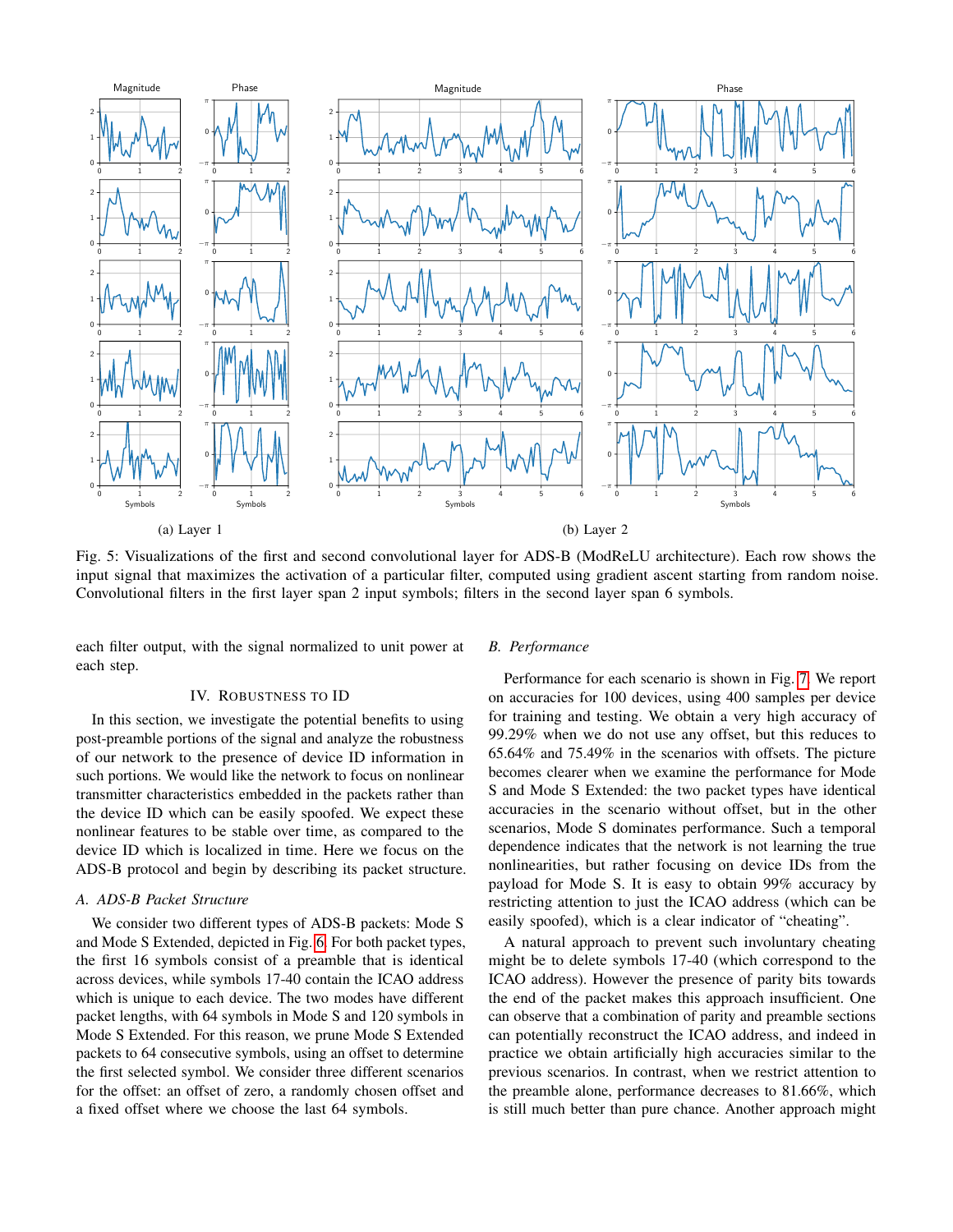<span id="page-4-0"></span>

Fig. 6: Packet structure of ADS-B signals. Top: Mode S; bottom: Mode S Extended. The first 16 symbols of both packet types are device-independent, while the next 24 symbols are highly device-dependent.

be to set the kernel size of the first convolutional layer to 2 symbols, so as to prohibit the network to learn from the ICAO address even if we feed in the entire packet. This reduces accuracy to 97.28%, but it is still much higher than the scenario where we only feed in the preamble. At first glance it may seem like small filter sizes at the first layer are sufficient to prevent cheating, but one just needs to look at the second layer to see that its filters actually extend over 6 symbols.

These experiments show that allowing networks to access ID information is unwise: neural networks "cheat" whenever given the chance and ignore transmitter characteristic nonlinearities in favor of localized device information. We can mitigate this by allowing access to only the preamble, in which case we obtain the nonlinear fingerprints we are looking for.

### V. ROBUSTNESS TO NOISE

In this section, we investigate the impact of noise on classification performance. We begin by studying the effect of real-world noise, and then discuss noise augmentation strategies to enhance performance.

# *A. Impact of naturally occurring noise*

We study the effect of different levels of noise in the training and test sets, using ADS-B data with 100 devices in each scenario. When we cheat by using the ICAO address as described in the previous section, we obtain artificially high accuracies that are independent of the noise level, indicating that such a network can be easily spoofed even when the data is noisy.

When we use only the preamble, we observe a surprising trend (shown in Table [I\)](#page-4-2): performance improves when the training data is *noisier* than the test data. In contrast, when the training SNR is higher than the test SNR, we obtain high training accuracies but low test accuracies. While this result might seem initially counter-intuitive, it is a reasonable hypothesis that noise forces the network to learn features that are more robust to perturbations.

<span id="page-4-1"></span>

Fig. 7: Classification accuracies for ADS-B (100 devices) when using post-preamble data. Here we use architecture  $100 C 100 \times 50 - | \cdot |^2 - 100 C 10 \times 2 - \text{Avg} - 100 D$ . For details on notation, see Section [III-B.](#page-2-3)

# *B. Noise augmentation*

We perform noise augmentation by inserting various levels of additional white Gaussian noise (AWGN) in the training and test sets, and report on accuracies as a function of injected noise levels in Table [II.](#page-5-16) Here SNRaug denotes the signal to artificially injected noise ratio, so that  $SNR_{aug} = \infty$  corresponds to no noise injection. We consider two datasets: 100 ADS-B devices corresponding to the first row of Table [I,](#page-4-2) with 400 signals per device for training and testing; and 100 WiFi devices in an outdoor environment, with 800 signals per device for training and 200 for testing.

Noise insertion yields significant performance benefits, with 19.83% improvement for ADS-B and 7.64% improvement for outdoor WiFi. We note, however, that it is important to add noise to both the training and test sets. Adding noise to only the training set can result in poor performance: for the WiFi data, at 20 dB train  $SNR_{aug}$ , test accuracy drops to 2.09% (with 76.32% training accuracy).

<span id="page-4-2"></span>TABLE I: Accuracy as a function of SNR for ADS-B (100 devices), using only the preamble. Here low SNR corresponds to  $\lt 2$  dB, medium SNR to 2-5 dB and high SNR to  $>5$  dB.

| <b>Test SNR</b> | Train SNR | Test accuracy | Train accuracy |
|-----------------|-----------|---------------|----------------|
| Low             | High      | 32.29         | 90.50          |
|                 | Medium    | 51.26         | 84.83          |
| Medium          | High      | 68.85         | 90.80          |
|                 | Low       | 71.13         | 80.51          |
| High            | Medium    | 81.66         | 83.71          |
|                 | Low       | 73.48         | 80.53          |